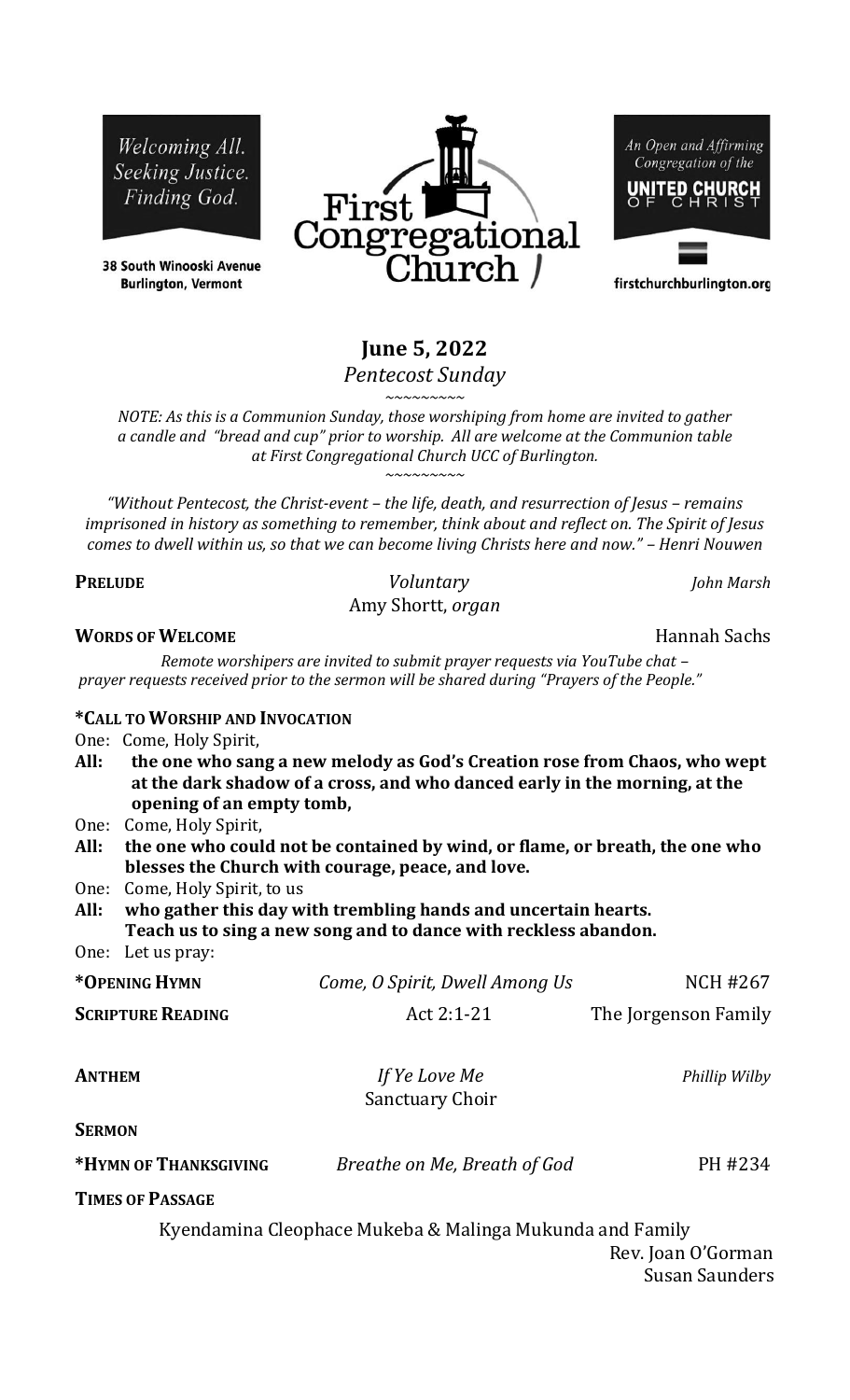# Lucy & Michael Samara Donna Lee

#### **PRAYERS OF THE PEOPLE**

*This week's "Celebrations & Prayer's" list is available for you on the front page of our website – and among the links under the title of the YouTube live stream throughout this morning's live stream of the worship service.*

PASTORAL PRAYER

SILENT PRAYER

LORD'S PRAYER

**Our Father, who art in heaven, hallowed be thy name. Thy kingdom come, Thy will be done on earth as it is in heaven. Give us this day our daily bread, and forgive us our debts as we forgive our debtors, and lead us not into temptation but deliver us from evil. For thine is the kingdom, and the power, and the glory forever. Amen.**

**PASSING OF THE PEACE** 

**CALL TO THE OFFERING** 

**OFFERTORY** *They'll Know We are Christians By Our Love* Tim Berger, *flugelhorn* & Emy Berger, *flute*

> *You are invited to offer your monetary gifts online using this link:<https://bit.ly/fccbonlinegiving> (also under the video title on YouTube) or by texting FCCBUCC to 73256 - or mail a check payable to: First Congregational Church at 38 South Winooski Avenue, Burlington, VT 05401*

**\*DOXOLOGY** #780 NCH

*Praise God from whom all blessings flow; Praise God, all creatures here below; Praise God above ye heavenly host; Creator, Christ and Holy Ghost. Amen.*

### **\*PRAYER OF DEDICATION**

**\*HYMN OF PREPARATION** *Jesus, the Joy of Loving Hearts* #329 Vv 1-3 NCH

### **SERVICE OF HOLY COMMUNION**

**INVITATION** *Roddy Hamilton, adapted* Leader: On *that* day: **Response: it was Pentecost** Leader: On *this* day: **Response: it is Pentecost** 

# **PRAYER OF BLESSING AND SHARING OF THE ELEMENTS**

*We believe this is God's table, not ours, so all are welcome at this table, regardless of age or faith. The cup is unfermented grape juice, and gluten-free bread is available. As the elements are shared, we will sing "Let us Break Bread Together on Our Knees" (#330 NCH)*

**PRAYER OF THANKSGIVING** *Meister Eckhart* 

**If the only prayer you ever pray in your life is 'thank you' that would be enough.**

| <i><b>*CLOSING VERSES</b></i> | Jesus, the Joy of Loving Hearts | #329 Vy 4,5 NCH |
|-------------------------------|---------------------------------|-----------------|
| *BENEDICTION                  |                                 |                 |
| <b>POSTLUDE</b>               | <i>Fugue in D</i>               | William Goodwin |

\**Please stand as you are able, in body or in spirit.*

• **Virtual Fellowship**: Worship is followed by Fellowship outside at First Church – and remotely on [ZOOM](https://bit.ly/sundayfellowship) - the link is:<https://bit.ly/sundayfellowship> (This link is also available on the front page of our website: [firstchurchburlington.org](https://firstchurchburlington.org/)